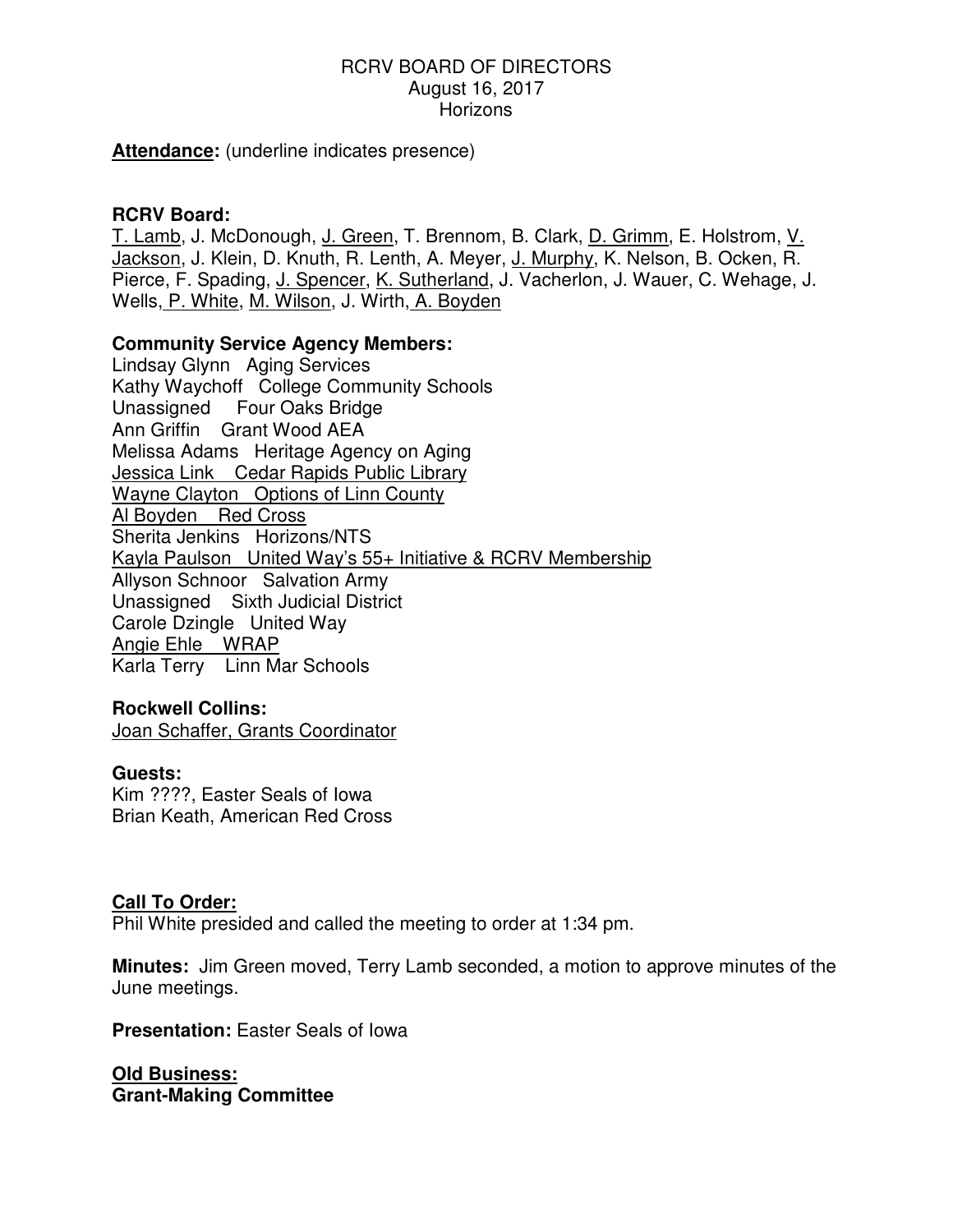### RCRV BOARD OF DIRECTORS August 16, 2017 **Horizons**

Phil White will be reaching out to find RCRV Members interested in serving on the Grant Review Committee and/or serving as Grant Committee Chair.

If you are interested contact Phil White at lowaWhite@Gmail.com. Keith Sutherland will also help him send a message through RCRV1's distro.

## **Future of RCRV Exploration**

Keith Sutherland will be pulling a group of 10 volunteers together that will consist of RCRV volunteers that do not attend Project and Board meetings and a few RCRV members that do. He plans to have this meeting on Sept.  $19<sup>th</sup>$  in his home.

## **New Business:**

## **RCRV Board Presentations**

Phil White announced that RCRV has caught up on hearing from last year's grant recipients. If you know of an agency who would like the opportunity to present to the board please notify Phil White at lowaWhite@Gmail.com. Kayla Paulson is going to provide Phil with a list of agencies most supported by RCRV volunteers.

It was suggested that Cedar Rapids School District and Grant Wood AEA would be good to have present in the future.

## **RCRV is Getting a Governor's Award**

Phil White asked who would be willing to represent RCRV on stage to accept the award. If you are interested in the opportunity please contact Phil White at IowaWhite@Gmail.com.

## **Abilities in Action**

This event will be in the morning on October  $11<sup>th</sup>$ . RCRV plans to have a booth and feature adaptive technology and WRAP.

## **Partner Agency Reports:**

#### **Angie Ehle – WRAP**

WRAP is on track toward another record for services in 2017. The queue remains relatively constant between 15 and 20 projects.

## **Al Boyden – American Red Cross**

They are doing some additional disaster trainings and looking for volunteers to install smoke alarms.

## **Jessica Link – Cedar Rapids Public Library**

Summer Programming is wrapping up and could have not been done without the support of volunteers.

## **Wayne Clayton – Options of Linn County**